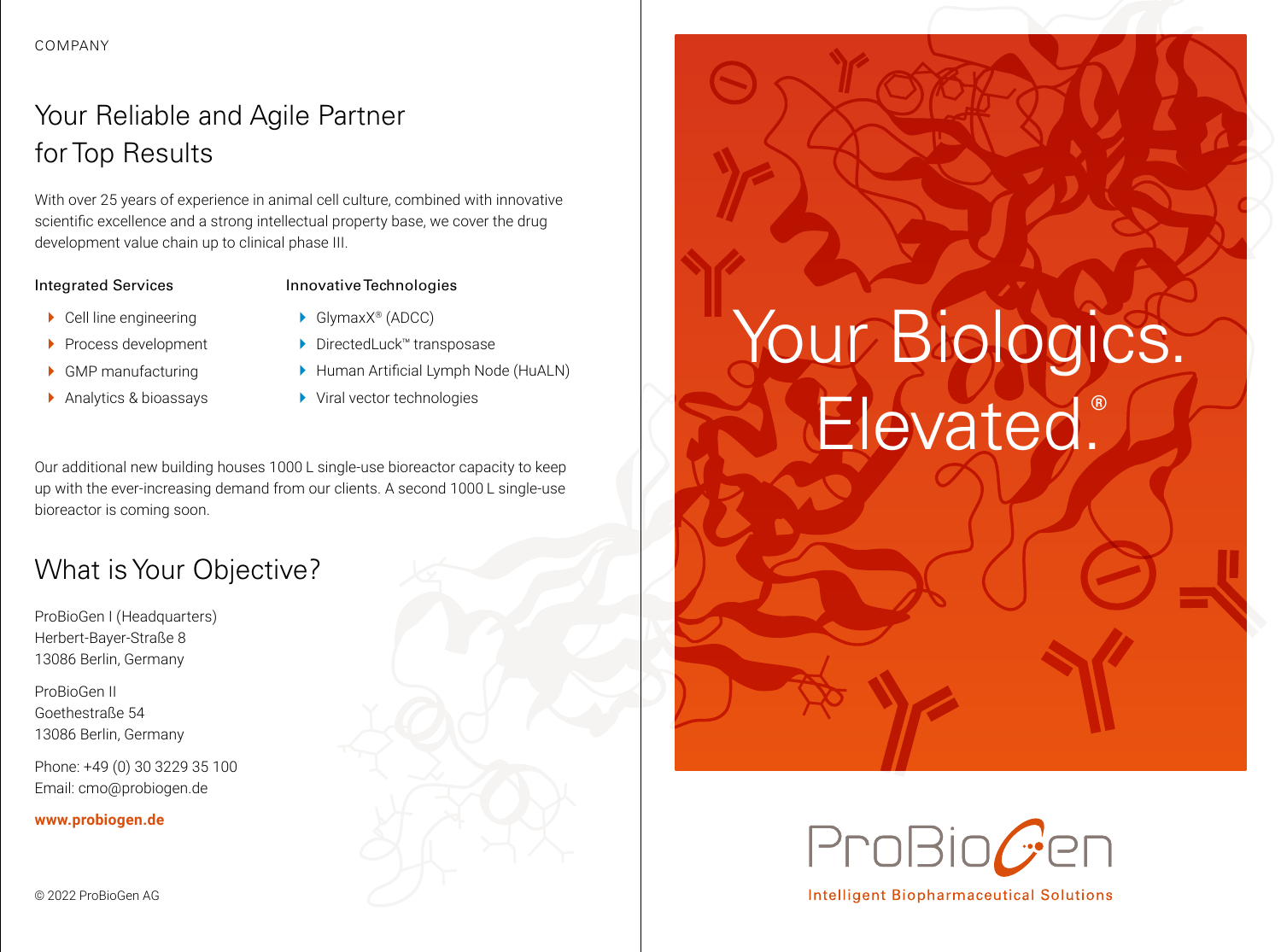$\overline{\mathsf{S}}$ 

 $\overline{\nu}$ 

# We Take Your Biopharmaceutical Drug Candidate to the Top – Reliably and Rapidly.

Whether you want to produce an antibody, a recombinant protein or a therapeutic enzyme — ProBioGen is your trusted and highly experienced partner for development and manufacturing. Starting with the CHO.RiGHT™ expression system and own host cell lines, our process is tailored to your individual requirements all the way to industrial production.

Expect best-in-class efficiency and competitive timelines combined with excellent customer service. We commit to top results and transparency at every stage.

- ▶ GMP production cell lines
- ▶ Process development
- ▶ Non-GMP & GMP manufacturing
- ▶ Biosimilars & biobetters
- ▶ Analytics & bioassays

# We Can Elevate Your Product to the Highest Yield, Potency, Quality, and Safety Levels.

Enhancing the performance of antibodies by stripping them of fucose, testing the recombinant protein's immunogenicity and function in-vitro, or providing modern viral vector technologies for your specific needs — our innovative technologies make those wishes your reality.

#### Industrially proven, licensable technologies, and straight forward business models

- } ADCC enhancement
- ▶ Novel transposase
- ▶ Genetic glyco-engineering
- } Human immunogenicity/-immunofunction testing
- } Chemically-defined media platform
- ▶ Viral vector technologies
- **Designer cell lines**

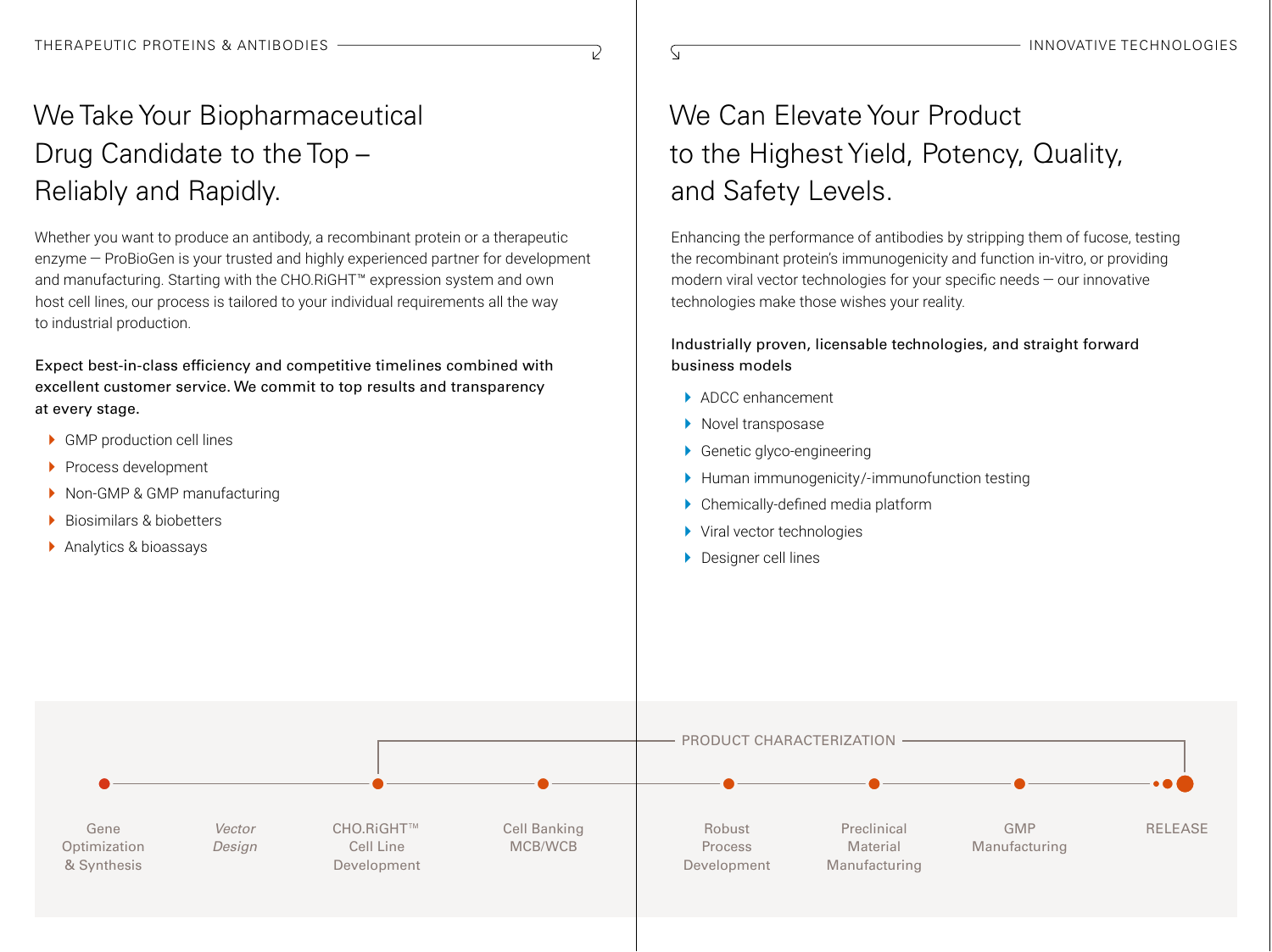#### CHO.RiGHT®—GMP Production Cell Lines

Choose your optimal cell line from a portfolio of host cell lines. High-yielding, fast, stable. Challenging proteins of every shade welcome — we've successfully dealt with them for over a decade.

- ▶ CHO.RiGHT<sup>™</sup> expression system
- ▶ Expression vectors optimized in each element
- ▶ DG44 and K1 tuned starter cells
- ▶ Proprietary CD media platform/multiple suppliers
- ▶ Exceptional clone stability
- $\blacktriangleright$  Reliably high productivity
- } Clones selected for manufacturability and product quality
- ▶ Reports to support Investigational New Drug (IND) filing

#### Process Development

Take your product to the next level with our cost-effective process. Scalable, reliable, high titers.

- ▶ Robust and economic platform processes
- ▶ Classic and intensified processes
- ▶ Modular services and open source concept
- ▶ Cost-effective commercially available materials
- } Disposable equipment to avoid cross-contamination

#### Non-GMP & GMP Manufacturing

Experience is key to ensure your satisfaction. We have 25 years of that under our belt. Expect nothing less than quality, consistency, and compliance throughout.

- ▶ Up to 1000 L Tox manufacturing
- ▶ Up to 1000 L GMP manufacturing
- } Disposable, stirred tank bioreactors
- ▶ Platform production processes for mAbs

#### Analytics & Bioassays

Don't take any risks, we don't either. Our physico-chemical analyses and cell-based activity assays from start to validation make sure we don't waste time or money. Instead, we produce integrity, purity, potency.

 $\blacktriangleright$  Capabilities for developing and validating complex bioassays

#### Quality Management

Superior quality is based on the synergetic improvement of each individual process step.

- ▶ Standard DIN EN ISO 9001:2015
- } Manufacturing authorization for GMP manufacturing and batch release